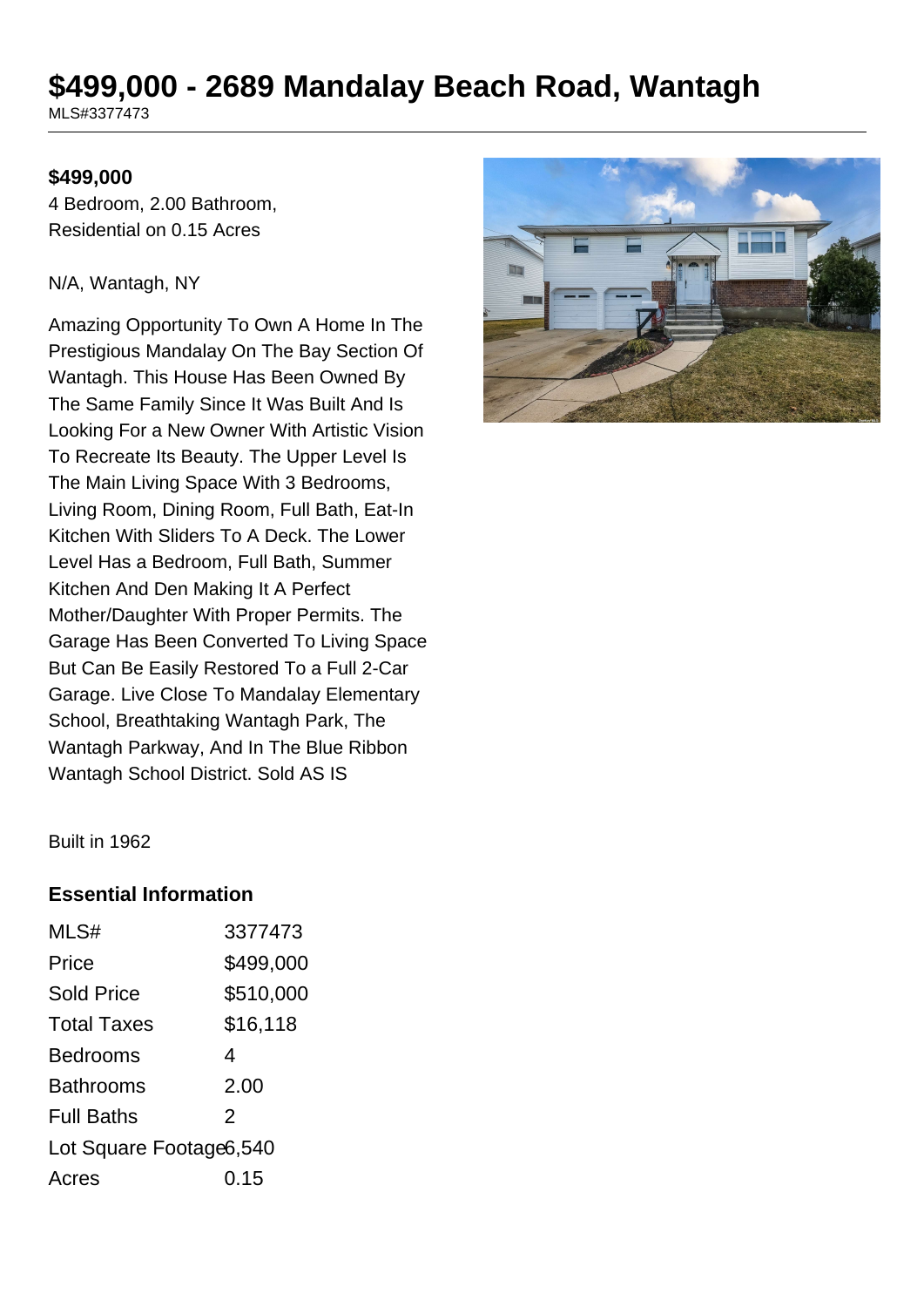| <b>Year Built</b> | 1962                           |
|-------------------|--------------------------------|
| <b>Type</b>       | Residential                    |
| Sub-Type          | <b>Single Family Residence</b> |
| <b>Style</b>      | Hi Ranch                       |
| <b>Status</b>     | Closed                         |

## **Community Information**

| Address      | 2689 Mandalay Beach Road |
|--------------|--------------------------|
| Subdivision  | N/A                      |
| City         | Wantagh                  |
| County       | Nassau                   |
| <b>State</b> | NΥ                       |
| Zip Code     | 11793                    |

## **Amenities**

| <b>Features</b> | Level             |
|-----------------|-------------------|
| Parking         | Private, Driveway |
| Garages         | Private, Driveway |

## **Interior**

| Den/Family Room, Eat-in Kitchen, Entrance Foyer, L-Shaped Dining<br>Room |
|--------------------------------------------------------------------------|
|                                                                          |
| Dishwasher, Dryer, Oven, Refrigerator, Washer                            |
| Natural Gas, Forced Air                                                  |
| Window Unit(s)                                                           |
| <b>None</b>                                                              |
|                                                                          |

## **Exterior**

| Exterior        | Frame, Shingle Siding, Vinyl Siding |
|-----------------|-------------------------------------|
| Lot Description | Level                               |
| Construction    | Frame, Shingle Siding, Vinyl Siding |

# **School Information**

| <b>District</b> | Wantagh                           |
|-----------------|-----------------------------------|
| Elementary      | <b>Mandalay School</b>            |
| <b>Middle</b>   | Wantagh Middle School             |
| High            | <b>Wantagh Senior High School</b> |

#### **Additional Information**

Date Listed February 20th, 2022